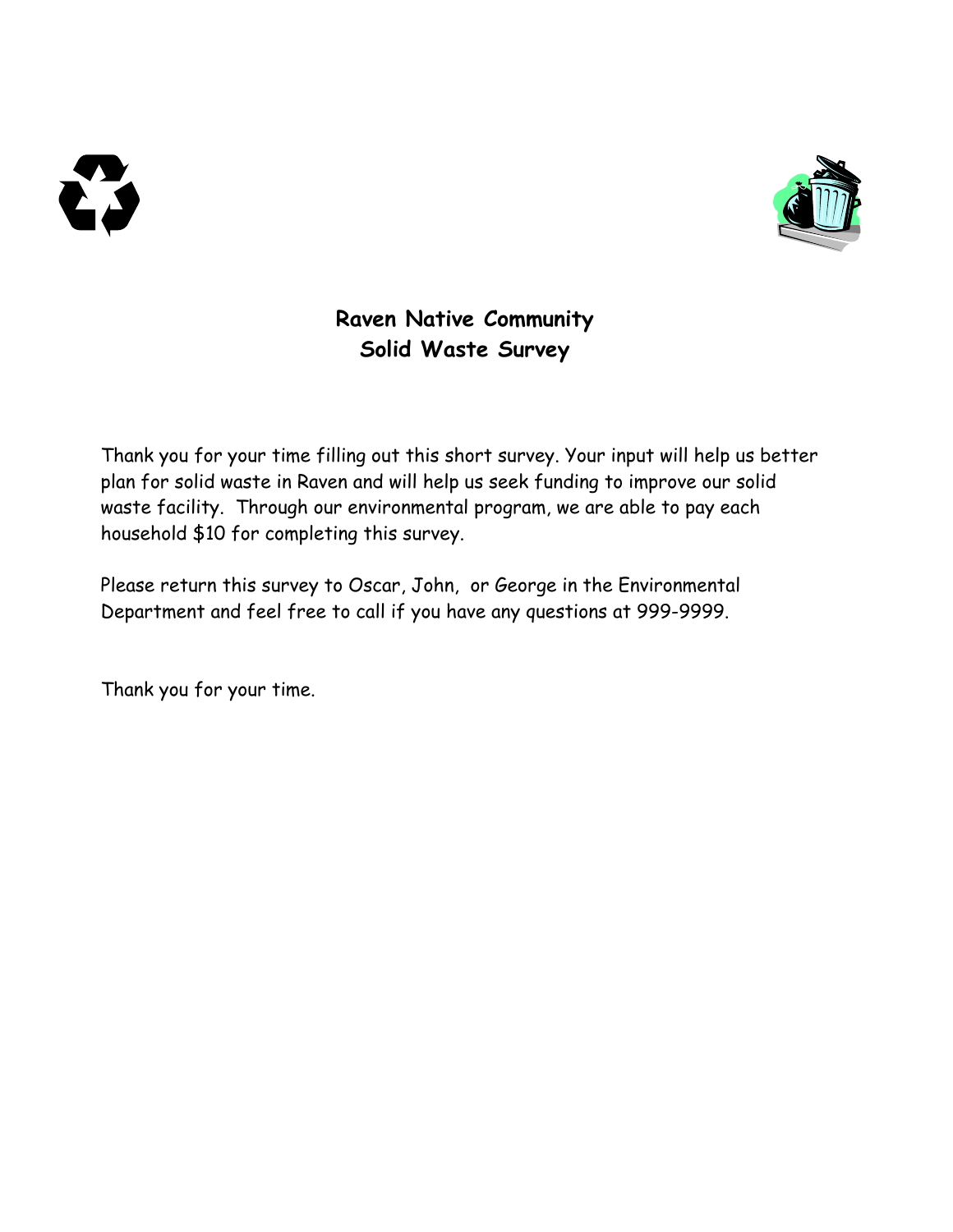### **Trash**

| 1. What do you do with your trash most of the time?<br>We take it to the trash trailers. |
|------------------------------------------------------------------------------------------|
| $\_\mathsf{W}\mathsf{e}\xspace$ take it to the dump.                                     |
| We pay someone to take it to the dump.                                                   |
| We pay someone to take it to the trash carts                                             |
| Other                                                                                    |

**2. Do you have concerns about trash or the dump?** \_\_\_Yes, a lot \_\_\_\_\_\_Yes, some \_\_\_No, not very much

**What concerns do you have?** 

**3. Do you have any ideas or comments about the way trash is managed in Raven?** 

**4. Do you have ideas or comments about making the dumpsite better or more useful? (This includes location, practices, structures, or anything else)**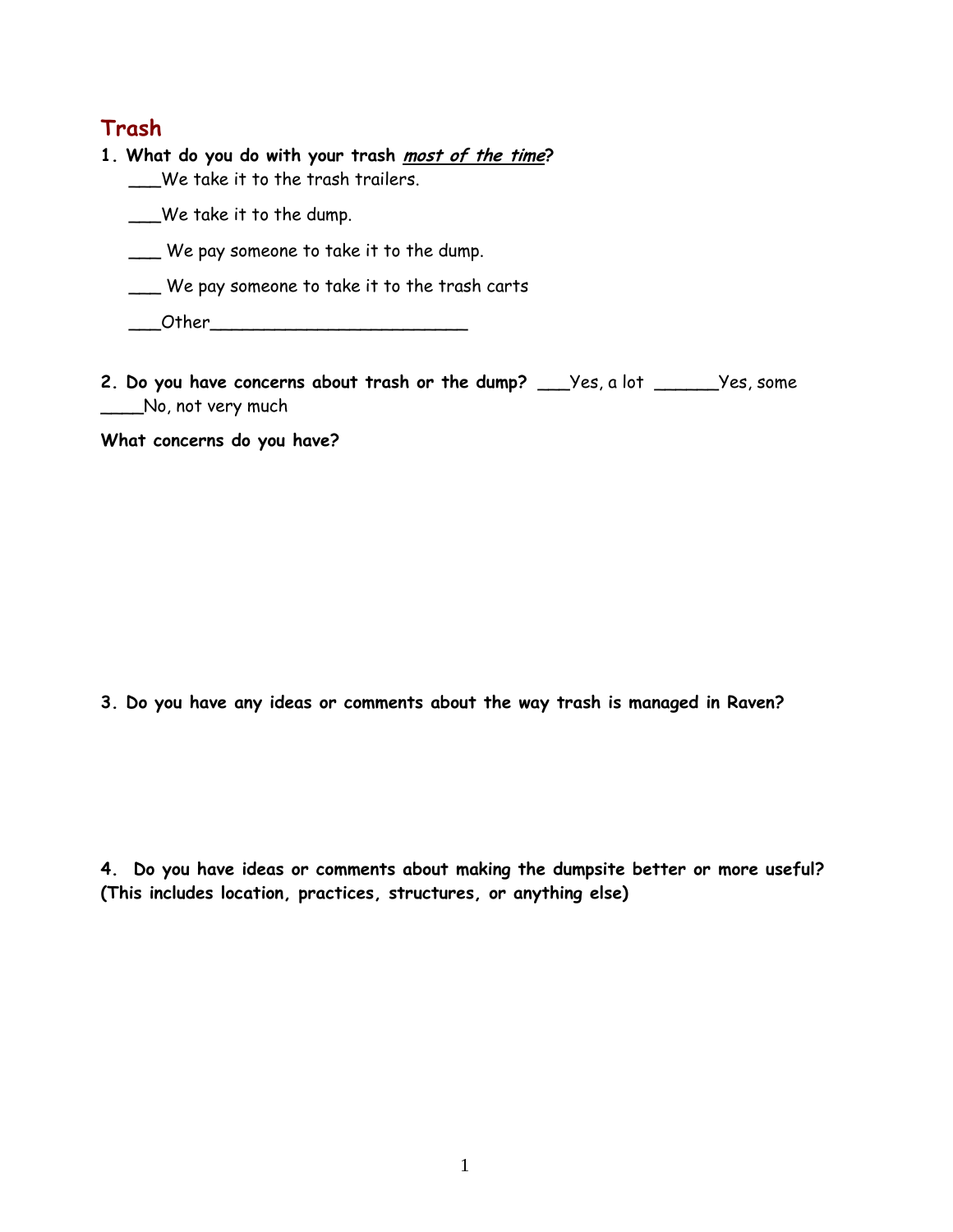**5. What do you like about how trash is managed, or where it goes?** 

## **Recycling**

**6. Do you know about the aluminum can recycling program and where you can bring your cans? \_\_\_Yes \_\_\_\_No** 

**7.Did you know that Raven can get money from the cans to help pay for cleaning up our environment/protecting subsistence?** 

**8. What do you do with your aluminum cans most of the time?** 

- \_\_\_Bring cans to the "can pile"
- \_\_\_Leave cans in my trash
- \_\_\_Separate out cans, and keep them at home
- \_\_\_Use cans for something else
- \_\_\_Take cans to Anchorage or Bethel
- **9. Why do you think people don't bring their cans to the can pile?**

**10. Can you suggest ideas about getting more people to recycle their cans?**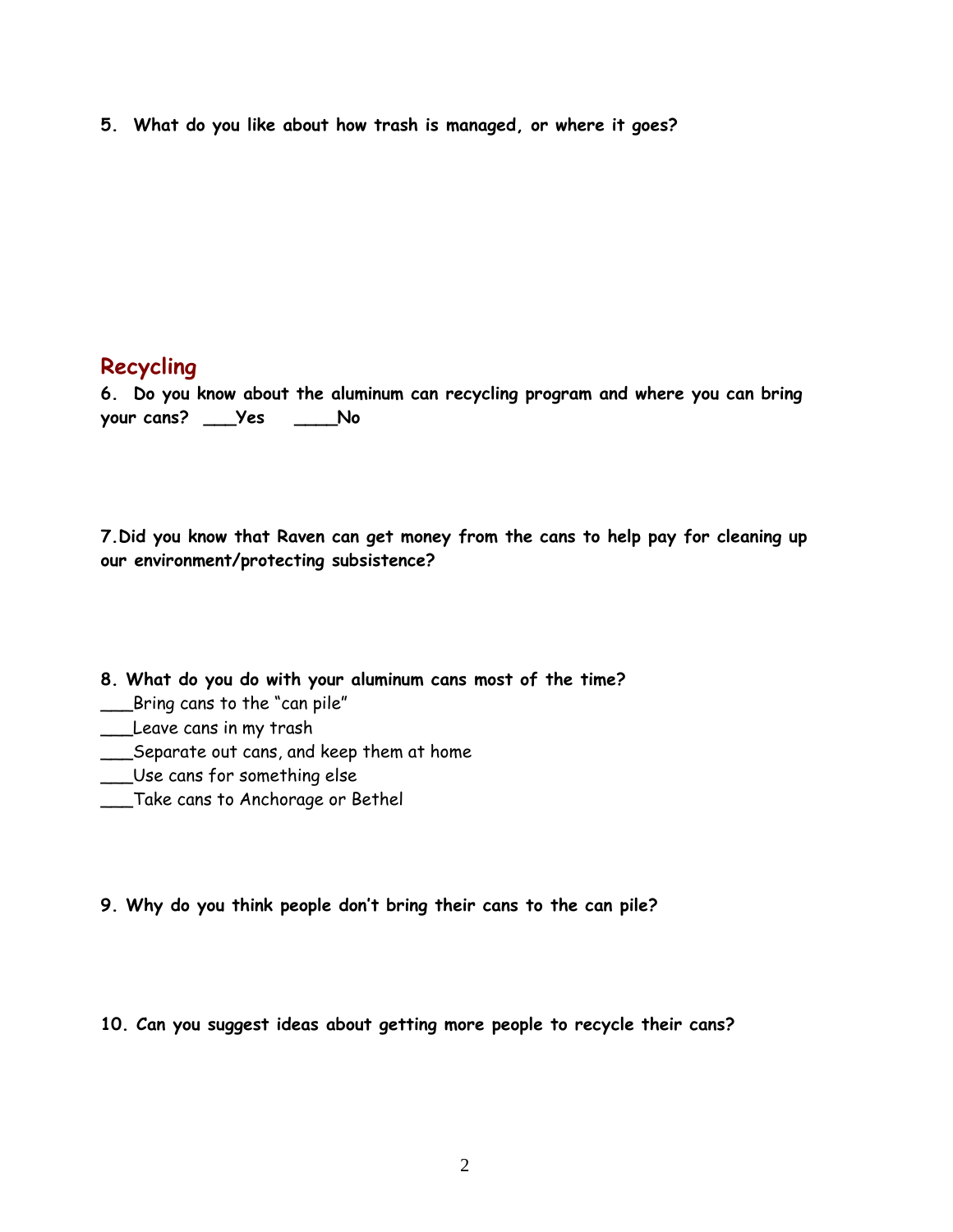**11.** We are trying to renovate the "Hut" into a "Recycling and Sharing Center" which will include:

- Drop-off for cans, cardboard, plastics, and paper to be recycled.
- A free "store" for sharing used items such as clothes, books, etc.
- Hazardous waste drop-off for batteries, used oil, fluorescent lights, computers.
- A free store for sharing leftover hazardous products like paints, bleach, varnish, oven cleaner, degreasers, etc.

**Do you think people might use this center?** \_\_\_Yes, probably No, not much **Why or why not?** 

**12. How can we make it easy for people to recycle their cans, batteries, cardboard, plastic bottles, and hazardous wastes?**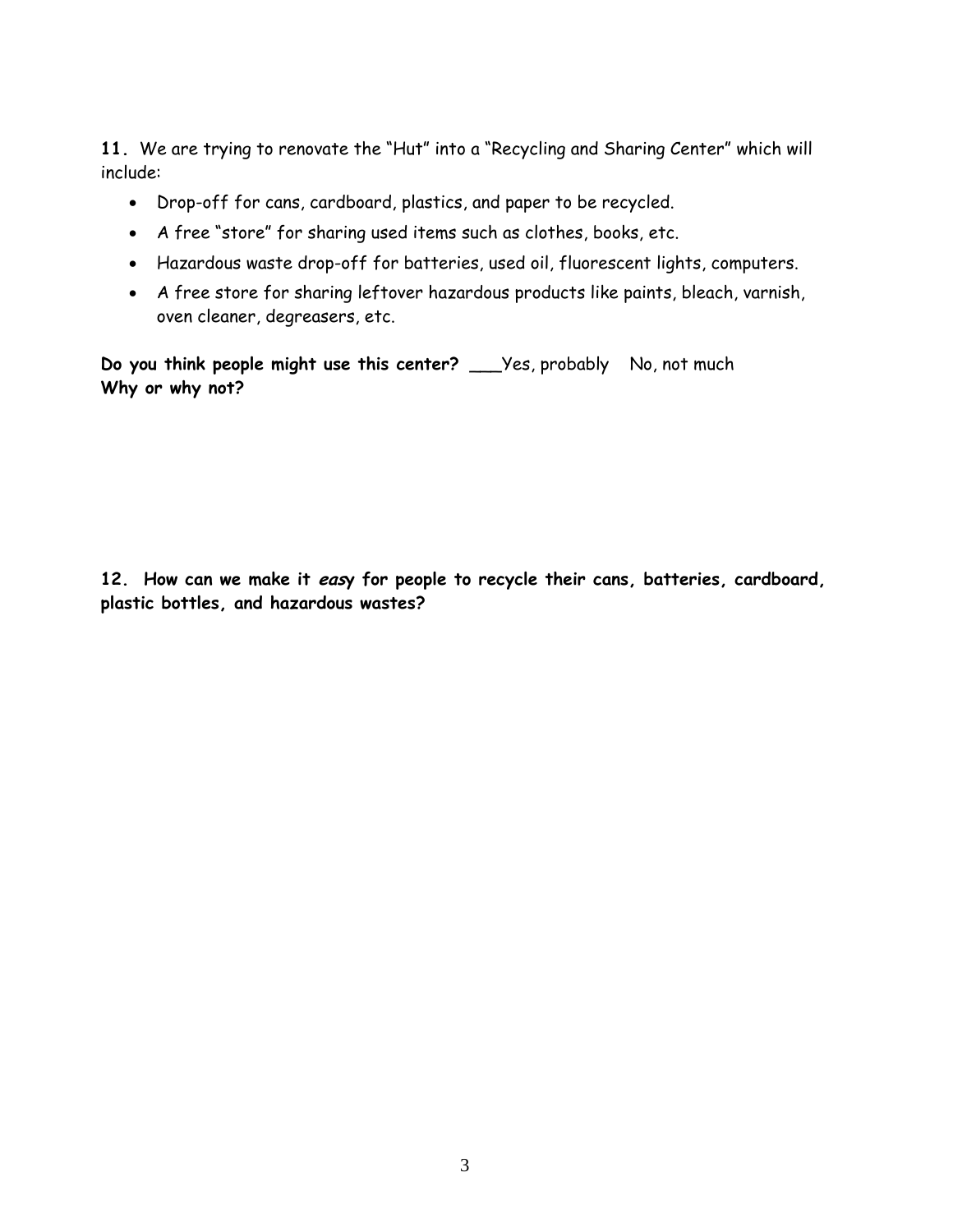**13. Do you think the using the Hut is a good idea?** \_\_\_Yes \_\_\_\_No **If not, can you recommend a better building or location ?** 

**14. At first, we can only afford to have this Center open for 8 to 15 hours each week. When do you think will be the best open hours and days for this center?** 

**15.** Burning plastic, Styrofoam, aerosol cans, batteries, computers, electronic items, and cleaning products can harm Elders, children, and subsistence foods. If these hazardous wastes become flooded at the dump, or are thrown in or near the creek and river, there is a chance that subsistence can be harmed by the chemicals moving through the ground or water. Taking these hazardous wastes out of the dump will keep the air and water clean. Recycling wastes that are not hazardous also helps. Recycling makes the dump smaller, so that the edge is farther from the creek. When the edge is further away, the dump is less likely to harm the creek.

**If people knew this, do you think they would they use the proposed recycling and sharing center more?** \_\_\_Yes \_\_\_\_No

**16. We want to operate this Center so that the costs are very small. Would most people be willing to bring their items to the sharing and recycling center?** 

- \_\_\_\_Yes, people would be willing to go to the Center
- \_\_\_\_No, they would need to be collected.
- $\blacksquare$  Maybe, It depends on:  $\blacksquare$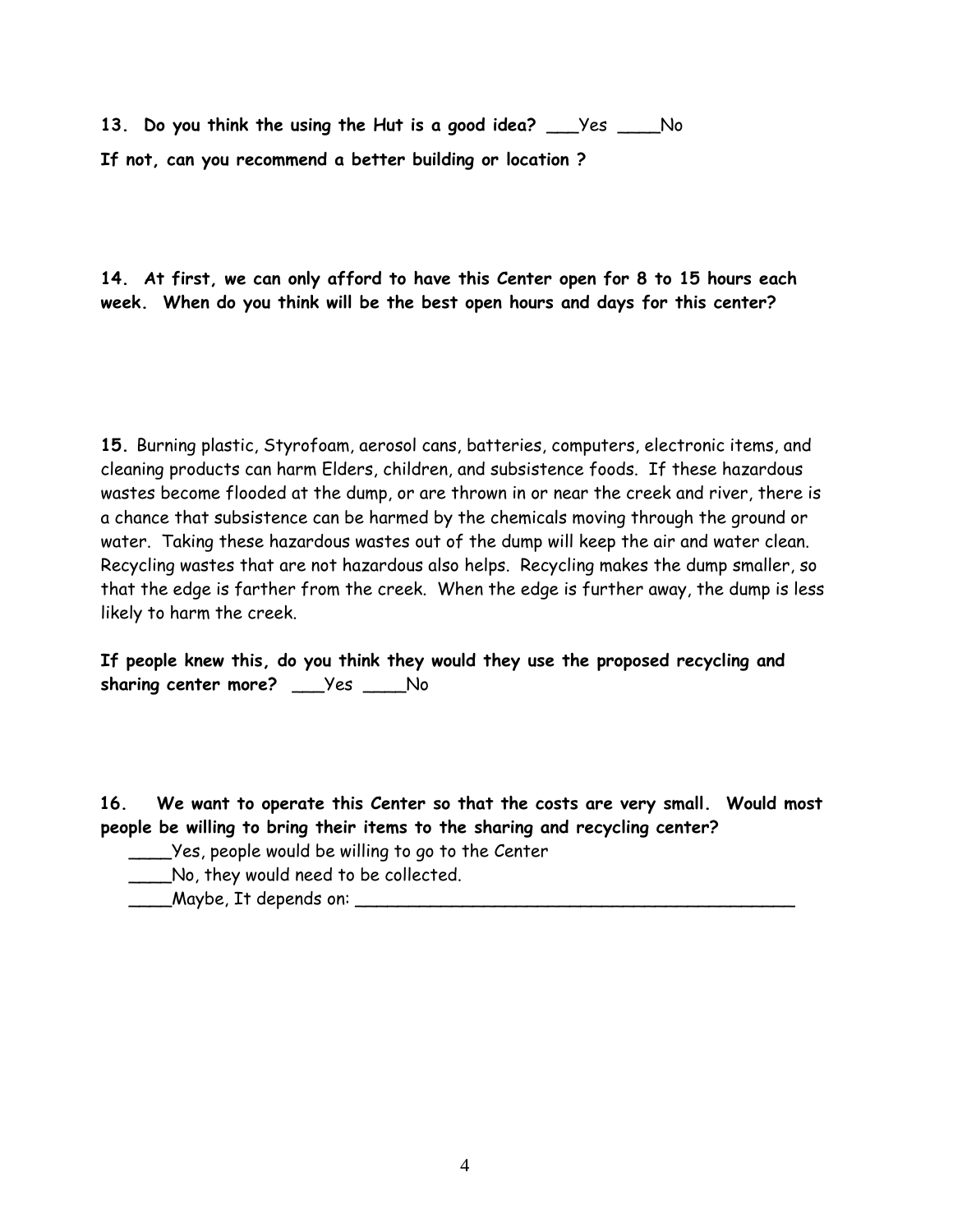**17. What items do you think people could learn to separate from their trash? (check any below)** 

- $\Box$  Aluminum Cans
- $\Box$  Cardboard
- $\Box$  Tin Cans
- $\Box$  Plastics
- $\Box$  Glass jars
- $\square$  Paper
- $\Box$  Small Batteries

#### **What items (that aren't used anymore) do you think people would share/donate:**

 $\Box$  Household hazardous items they don't use anymore like cleaners, paints, degreasers, computers, electronic games

□ Toys, Books,

- $\Box$  Clothes
- $\Box$  Vehicle parts
- $\Box$  Appliances, furniture
- $\Box$  Other  $\Box$

## **Used oil**

Used oil drop-off containers will be installed after Break-up this year. There will be a station at the west and east end of town.

**18. Do you think people will use these containers for their used oil?** \_\_\_\_Yes \_\_\_\_No

### **19. How do you think we can encourage people to use these containers when they are installed?**

## **Batteries**

In June 2006, the environmental program will be going house-to-house to collect lead-acid batteries (large batteries from atv's, snowmachines, cars, etc.) for recycling. We are trying to get an idea of how many batteries need to be collected.

**20. Approximately how many used lead-acid batteries (large batteries from atv's, snowmachines, cars, etc.) does your household have that will need to be collected?**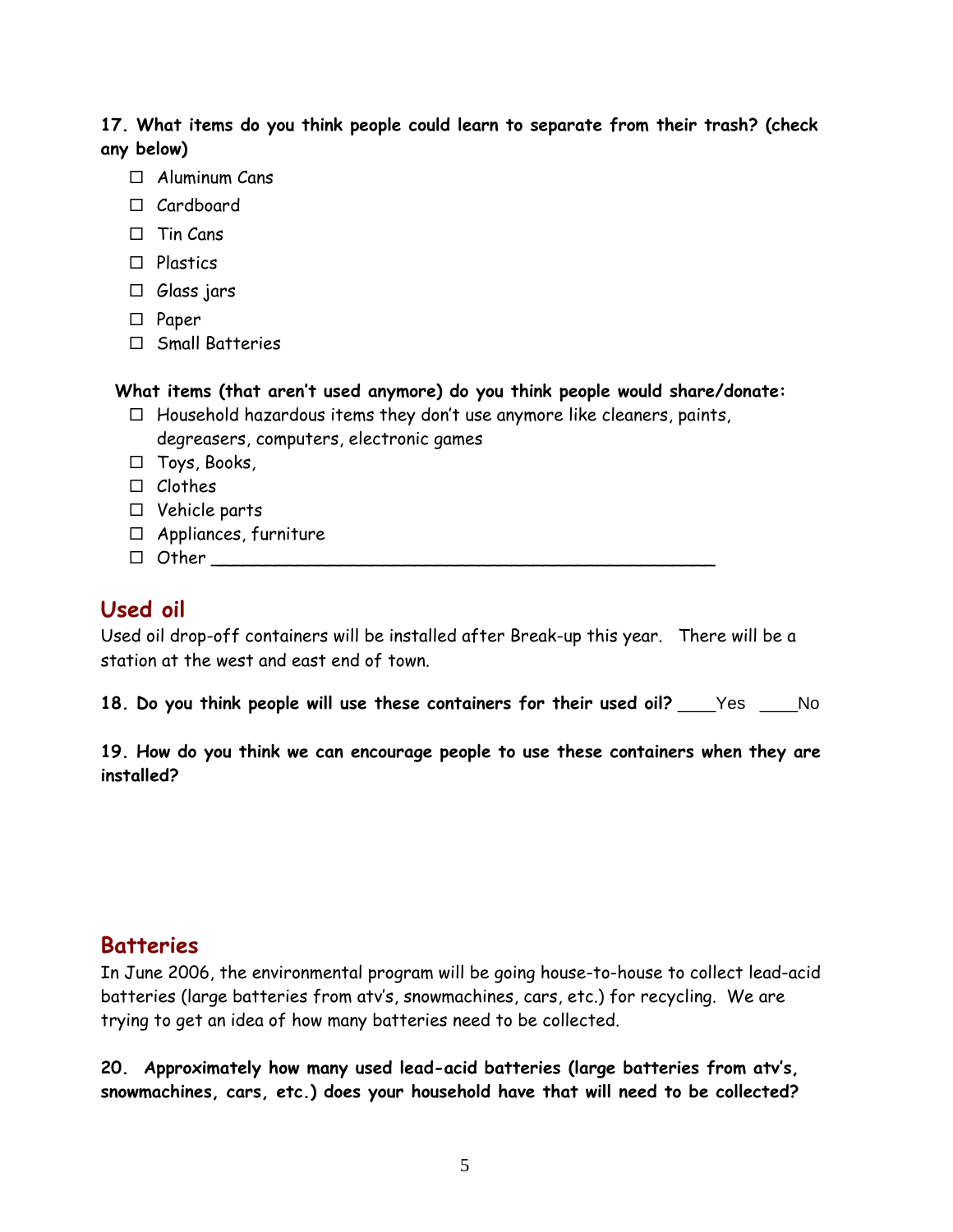## **Trash Collection Fees**

**21. Do you think the current \$10/month household trash collection fee is reasonable?**   $Yes$  \_\_\_\_No

**If no, what is a reasonable per month fee?** 

**22.** The way it is now, dumpsite can harm subsistence and the health of Elders and children. Paying the trash fee can reduce this harm a lot because it will keep the dump smaller, it will reduce disease transmission risks, we will be able to separate out the bad wastes, and we can burn only when it is safe.

**How much do you think most people will pay (per household) if everyone knew the more they paid, the more we can protect subsistence, elders, and children?** The fees would support the Center as well as keeping the dump organized and the collecting the wastes.

| Low-Income:                                                                                                                                                                                                                                                                                                                                                              |                                  |  |  |  |
|--------------------------------------------------------------------------------------------------------------------------------------------------------------------------------------------------------------------------------------------------------------------------------------------------------------------------------------------------------------------------|----------------------------------|--|--|--|
| $\frac{$10}{2}$ \$5 \$8 \$10 \$12 \$15 \$18 \$20 \$22                                                                                                                                                                                                                                                                                                                    |                                  |  |  |  |
| $\frac{\text{13.5}}{\text{13.5}}$ $\frac{\text{13.5}}{\text{13.5}}$ $\frac{\text{13.5}}{\text{13.5}}$ $\frac{\text{13.5}}{\text{13.5}}$ $\frac{\text{13.5}}{\text{13.5}}$ $\frac{\text{13.5}}{\text{13.5}}$ $\frac{\text{13.5}}{\text{13.5}}$ $\frac{\text{13.5}}{\text{13.5}}$ $\frac{\text{13.5}}{\text{13.5}}$ $\frac{\text{13.5}}{\text{13.5}}$ $\frac{\text{13.5}}$ |                                  |  |  |  |
| Elders:                                                                                                                                                                                                                                                                                                                                                                  |                                  |  |  |  |
| $\frac{\text{10}}{\text{10}}$ \$0 $\frac{\text{10}}{\text{10}}$ \$10 $\frac{\text{11}}{\text{10}}$ \$15 $\frac{\text{11}}{\text{10}}$ \$18 $\frac{\text{12}}{\text{10}}$ \$22                                                                                                                                                                                            |                                  |  |  |  |
| $$25 \t$28 \t$30 \t$35 \t$40$                                                                                                                                                                                                                                                                                                                                            |                                  |  |  |  |
| Others:                                                                                                                                                                                                                                                                                                                                                                  |                                  |  |  |  |
| $\frac{\text{10}}{\text{10}}$ \$0 $\frac{\text{10}}{\text{10}}$ \$10 $\frac{\text{11}}{\text{10}}$ \$15 $\frac{\text{11}}{\text{10}}$ \$18 $\frac{\text{13}}{\text{10}}$ \$22                                                                                                                                                                                            |                                  |  |  |  |
| $\frac{\text{18}}{\text{18}}$ \$25 $\frac{\text{18}}{\text{18}}$                                                                                                                                                                                                                                                                                                         | ________\$30 _____\$35 _____\$40 |  |  |  |

**23. Should bigger households pay a little more than smaller households?**

#### **24. Should there be a reduced rate for Elders?**

**25. Should people be able to volunteer community hours instead of paying collection fees?**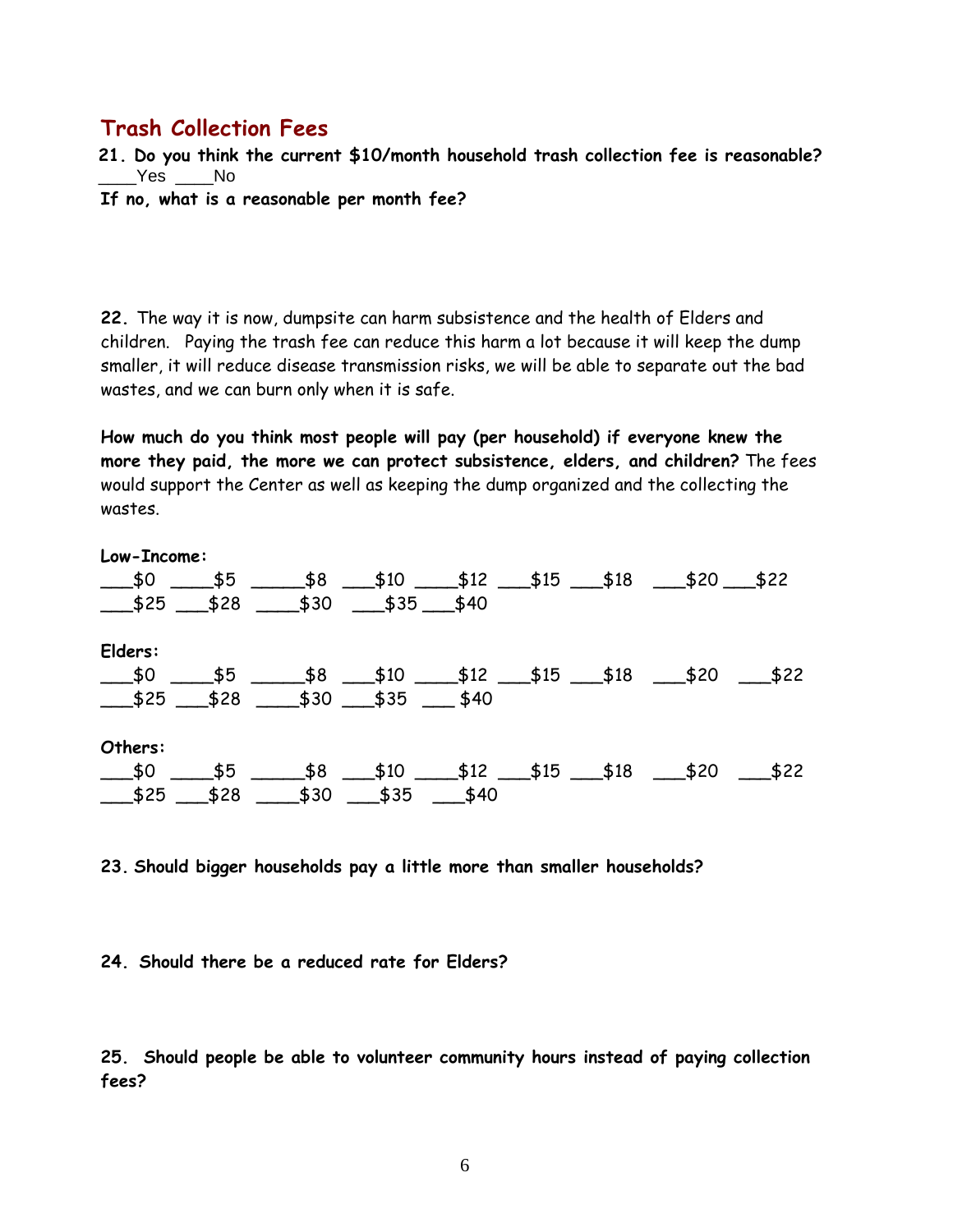**26. If you have any extra comments regarding waste fees please include them below:** 

**27. Do you have any ideas about how else to raise money to pay for our garbage and dump, besides fees?** 

#### **Subsistence**

**28. Have concerns about the dumpsite changed your household's subsistence activities:** 

\_\_\_Not at all \_\_\_Somewhat \_\_\_A lot

**29. If you answered "somewhat" or "a lot", how have subsistence activities been changed due to dumpsite concerns (check all that apply, and circle strongest response):** 

\_\_\_ Where activities are performed

\_\_\_How often activities are performed

\_\_\_How they are performed

- \_\_\_ Type of foods obtained
- \_\_\_ Amount of foods consumed
- \_\_\_ An activity can no longer be performed
- \_\_\_ Other (please name): \_\_\_\_\_\_\_\_\_\_\_\_\_\_\_\_\_\_\_\_\_\_\_
- $\Box$  Other (please name):  $\Box$
- \_\_\_ Don't want to specify

**30. Have concerns about the dumpsite or garbage changed any other of your household's activities that are part of Yup'ik values, lifestyle, or elder teachings:**

\_\_\_Not at all \_\_\_Somewhat \_\_A lot